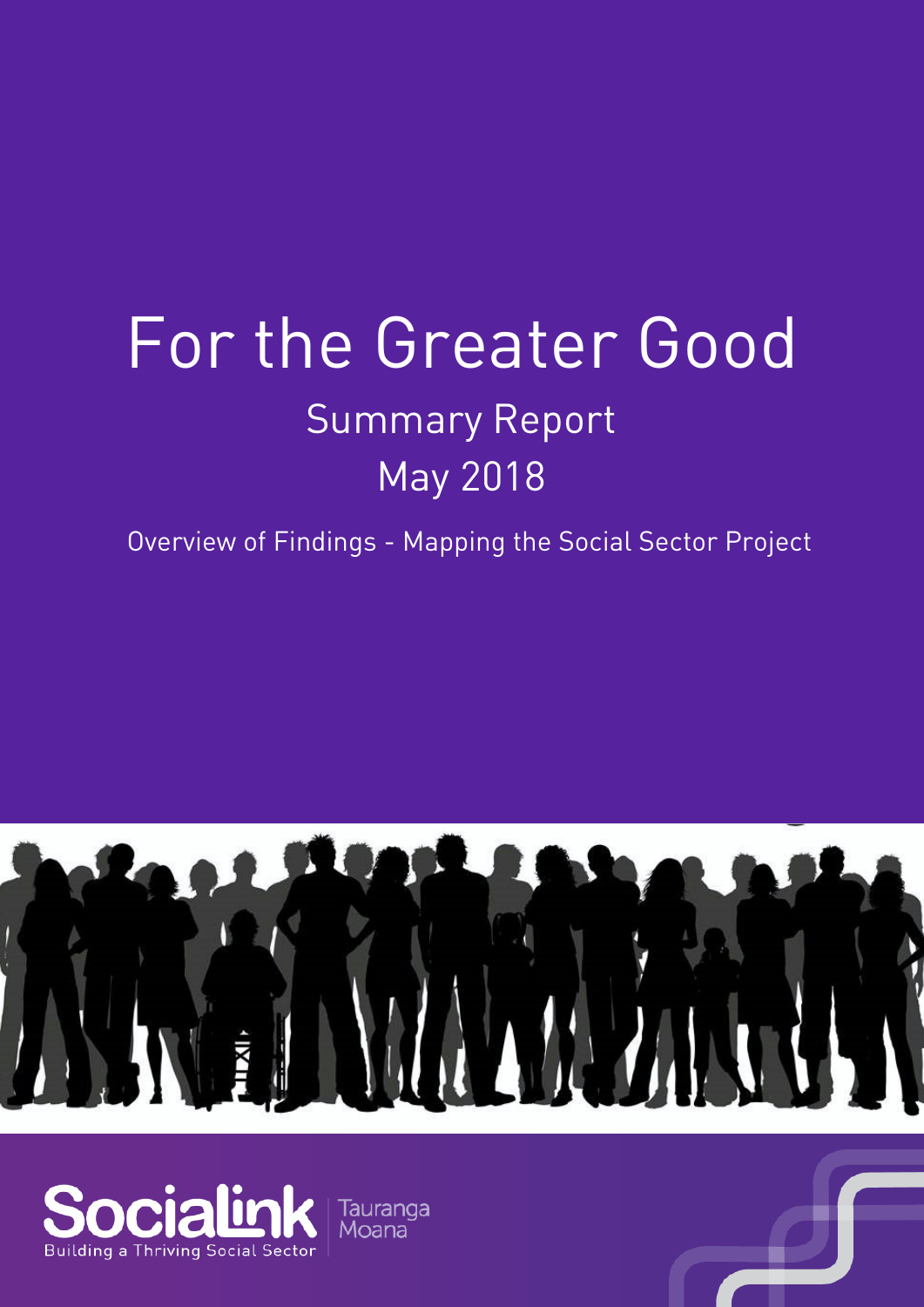## INTRODUCTION

Mapping the Social Sector in the Western Bay of Plenty project emerged from a need expressed by the sector to better understand itself, provide data for future planning, and to demonstrate the value and contribution it makes to the region.



This project was made possible through the generous time and resources given by the organisations, funders and other stakeholders of the Western Bay of Plenty social sector.

The project gathered information about social service organisations and their services and the impact they have in the Western Bay of Plenty via desktop research and subsequent interviews

Findings from Mapping the Social Sector pose a number of questions for the sector and the Western Bay of Plenty community as a whole. The information gathered is vital as organisations and decision makers within the region plan and build on the strengths of the sector to address the challenges that lie ahead for the Western Bay of Plenty.



The full report is available through SociaLink Tauranga Moana.

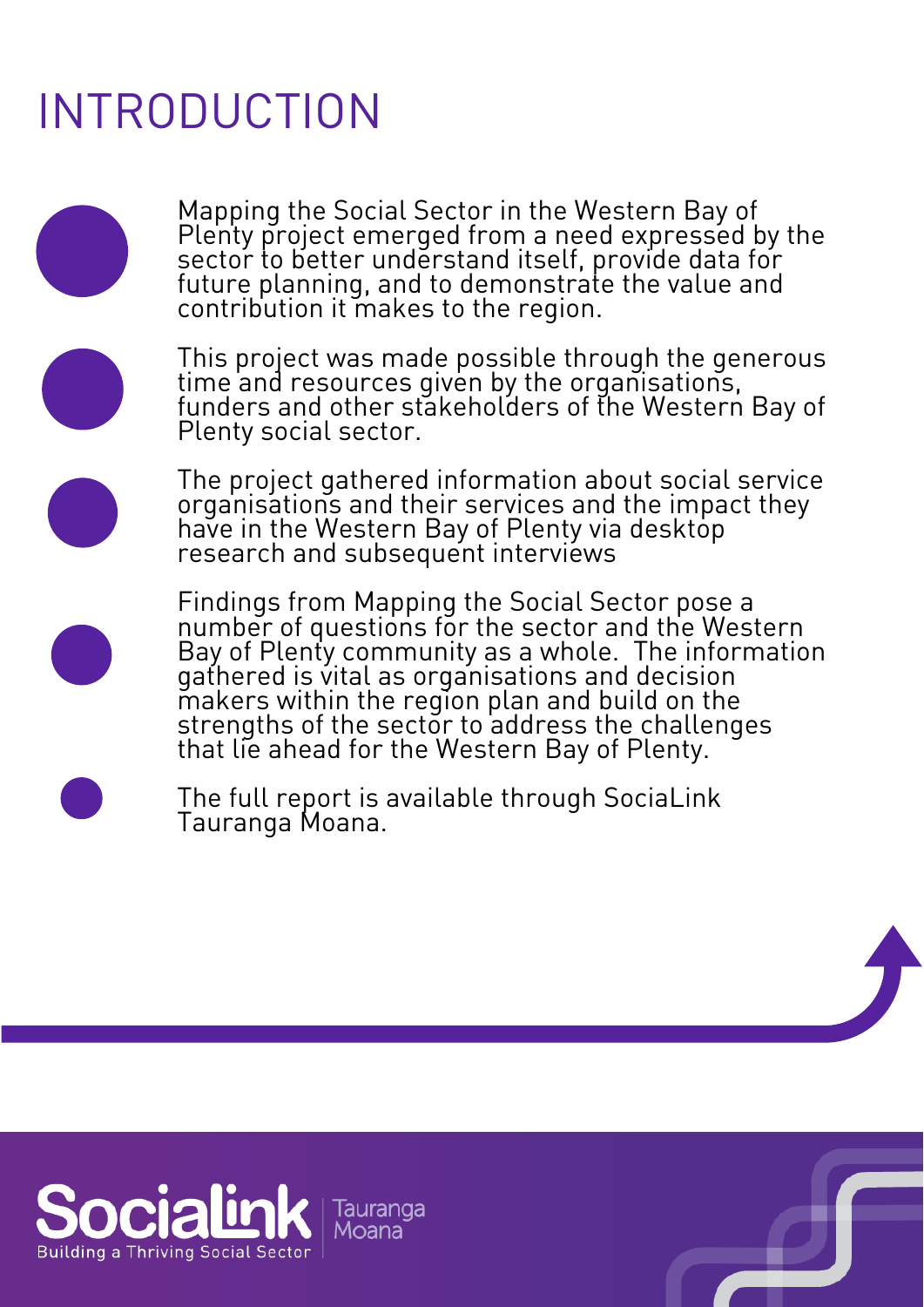### **OVERVIEW**



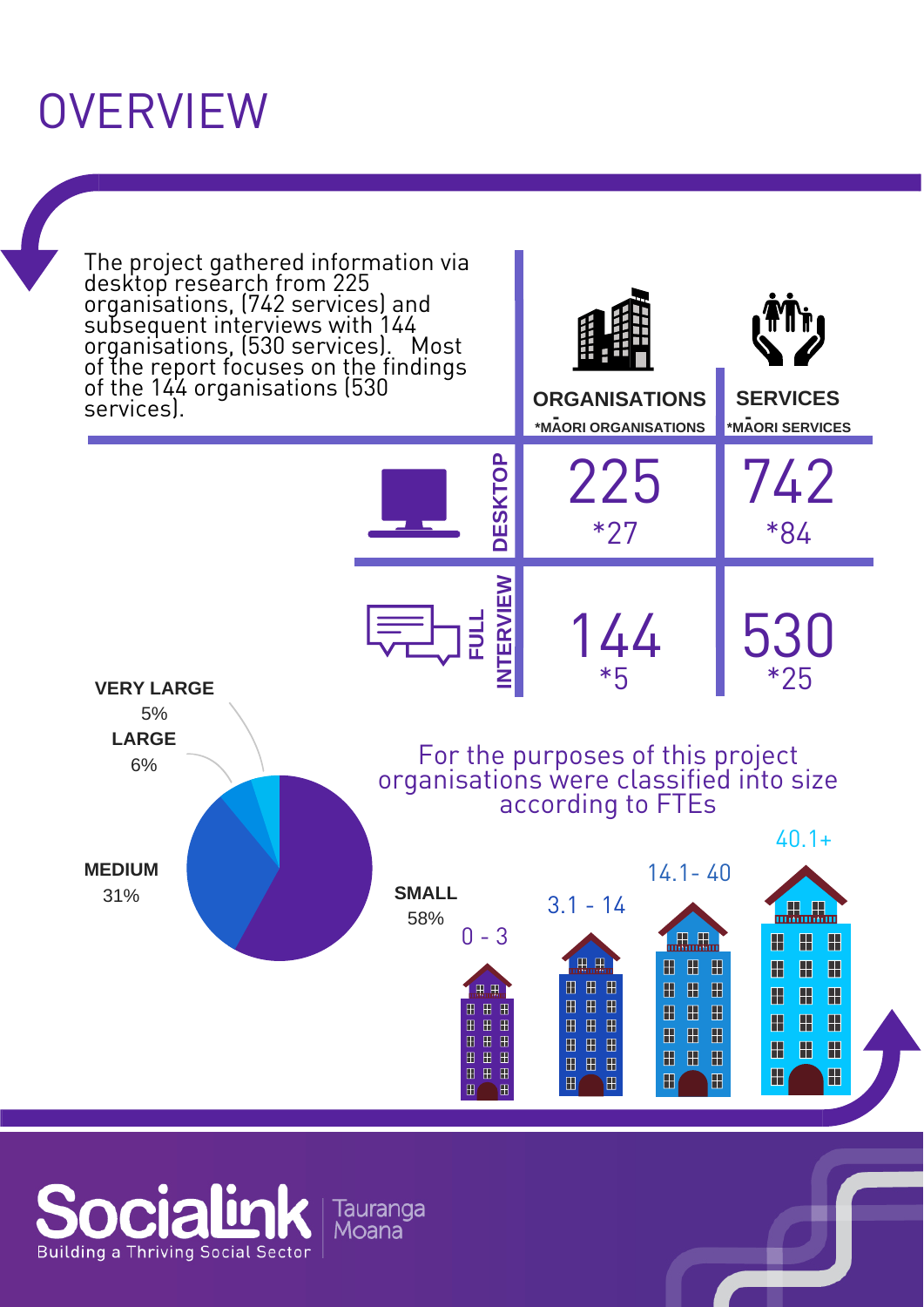### VALUE AND CONTRIBUTION TO THE WESTERN BAY OF PLENTY



**Organisations** deliver 1 to 3 services.

AND **INCLUSION** 

ACCESS

HEALTH



Tauranga Moana

EDUCATION

SOCIAL COHESION AND CONNECTEDNESS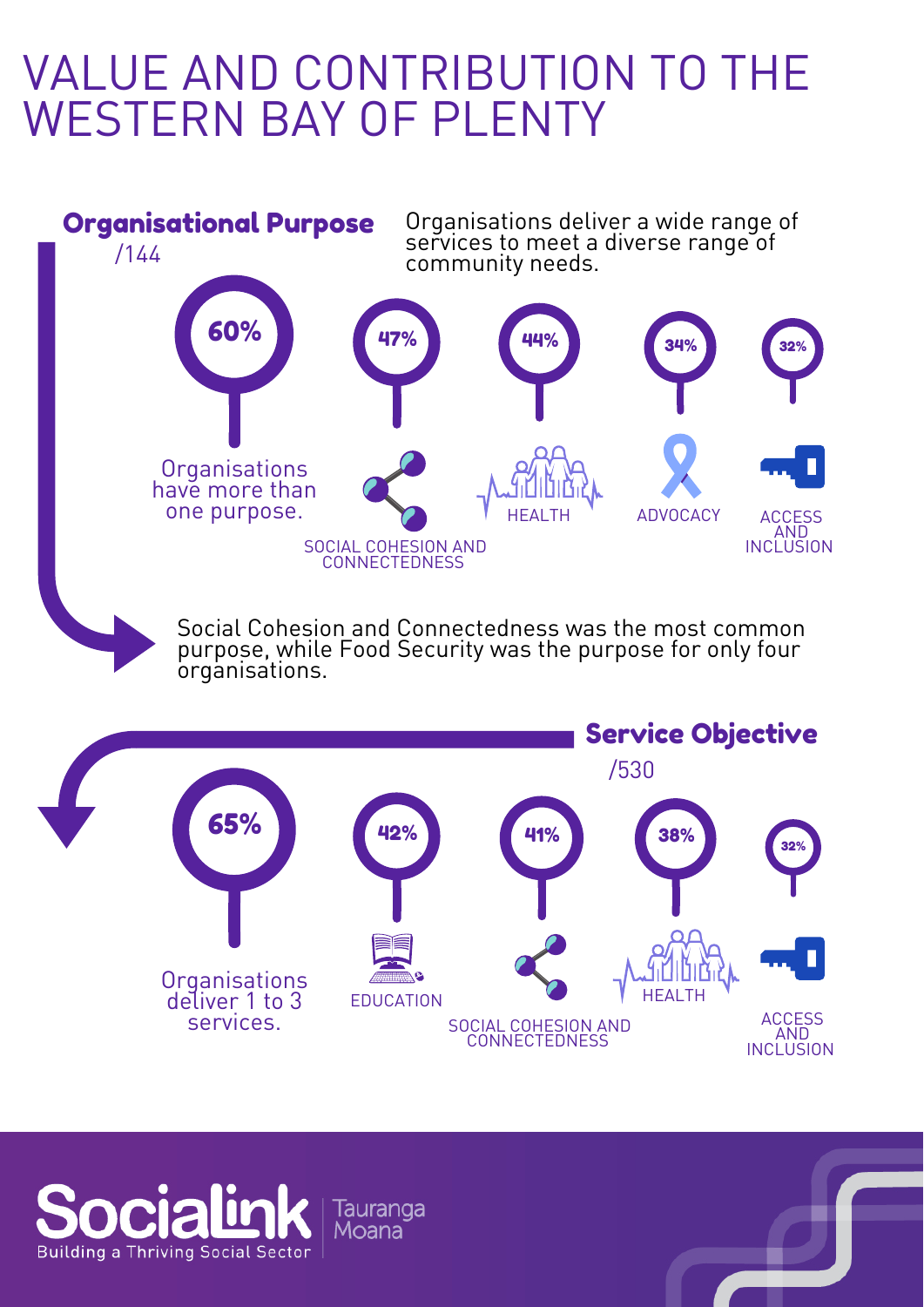### VALUE AND CONTRIBUTION TO THE WESTERN BAY OF PLENTY

#### Types of Service Provision /530



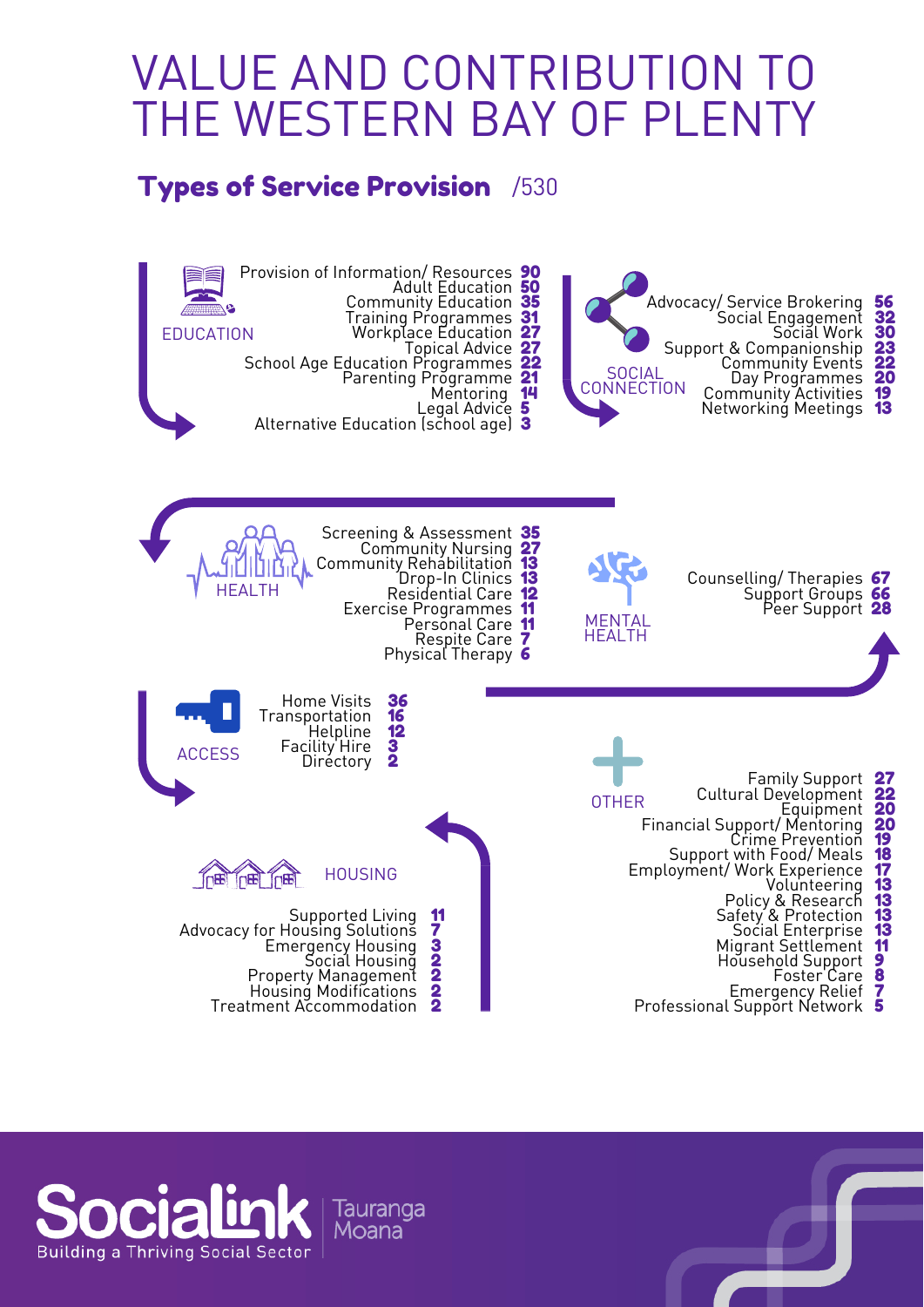#### COMMUNITIES WE WORK WITH



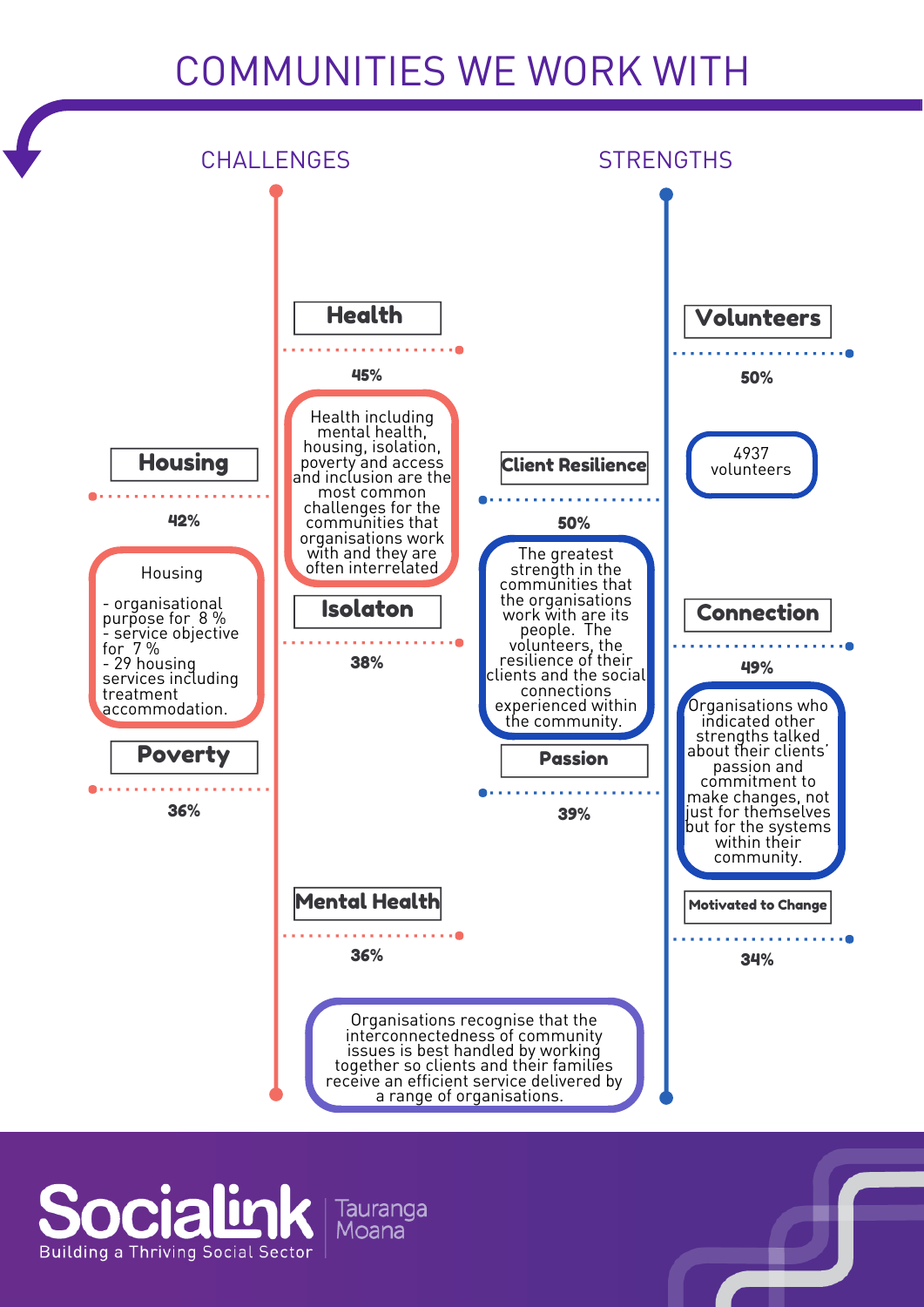#### CAPABILITY AND THE WORKFORCE



**Building a Thriving Social Sector** 

Tauranga<br>Moana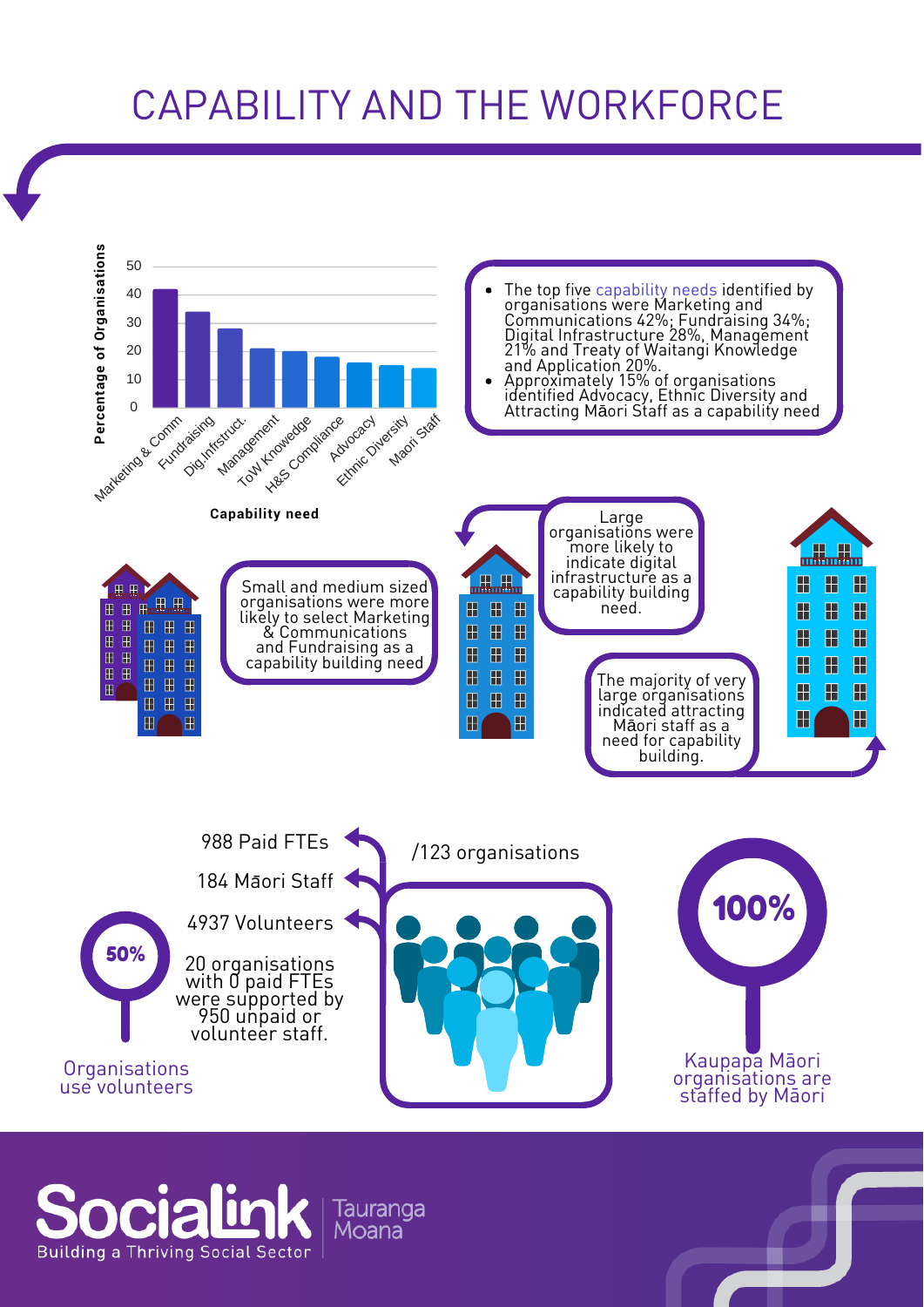#### INCOME GENERATION AND FUNDING



**Building a Thriving Social Sector**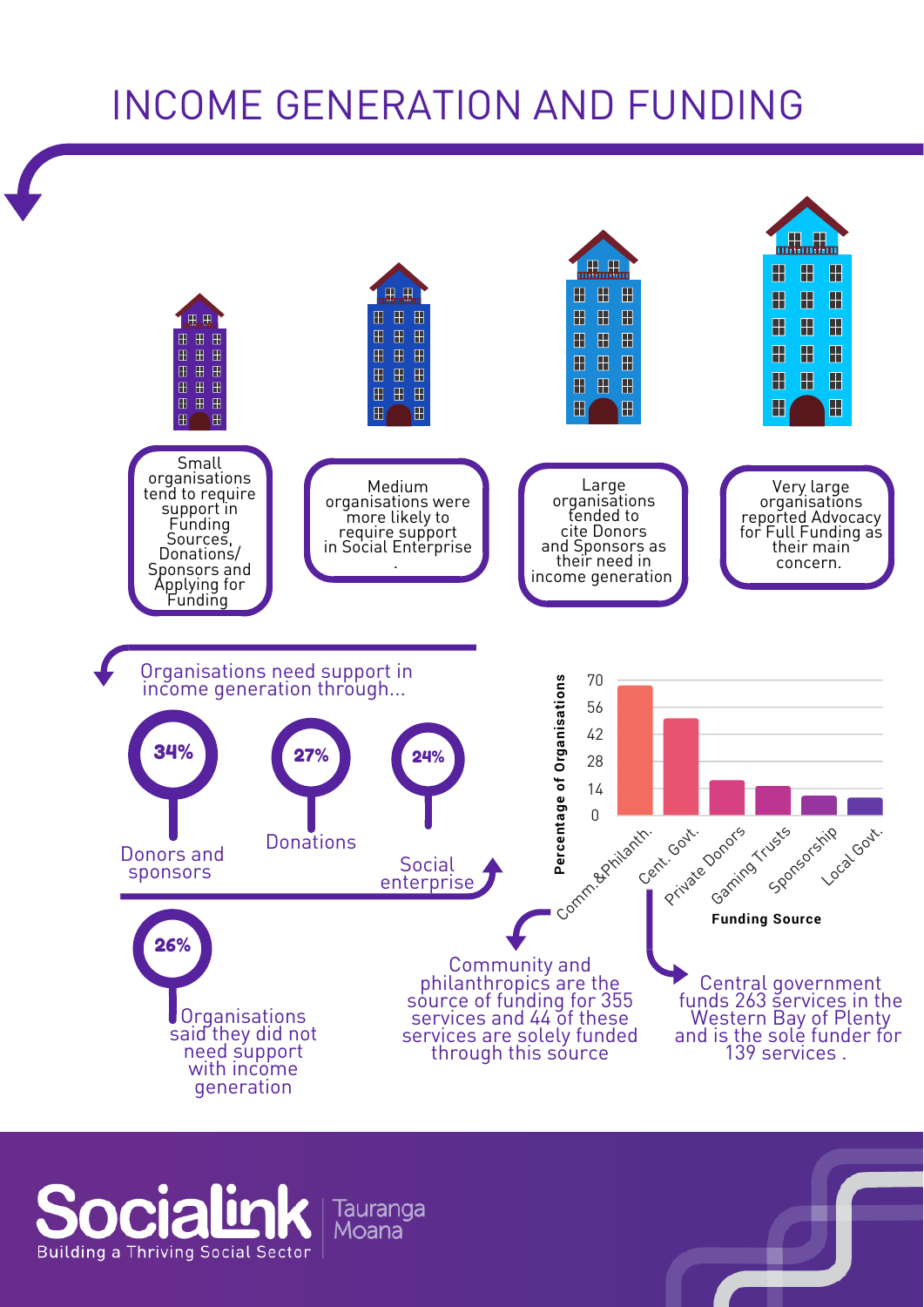#### UNFUNDED WORK



Tauranga Moana

**Building a Thriving Social Sector**